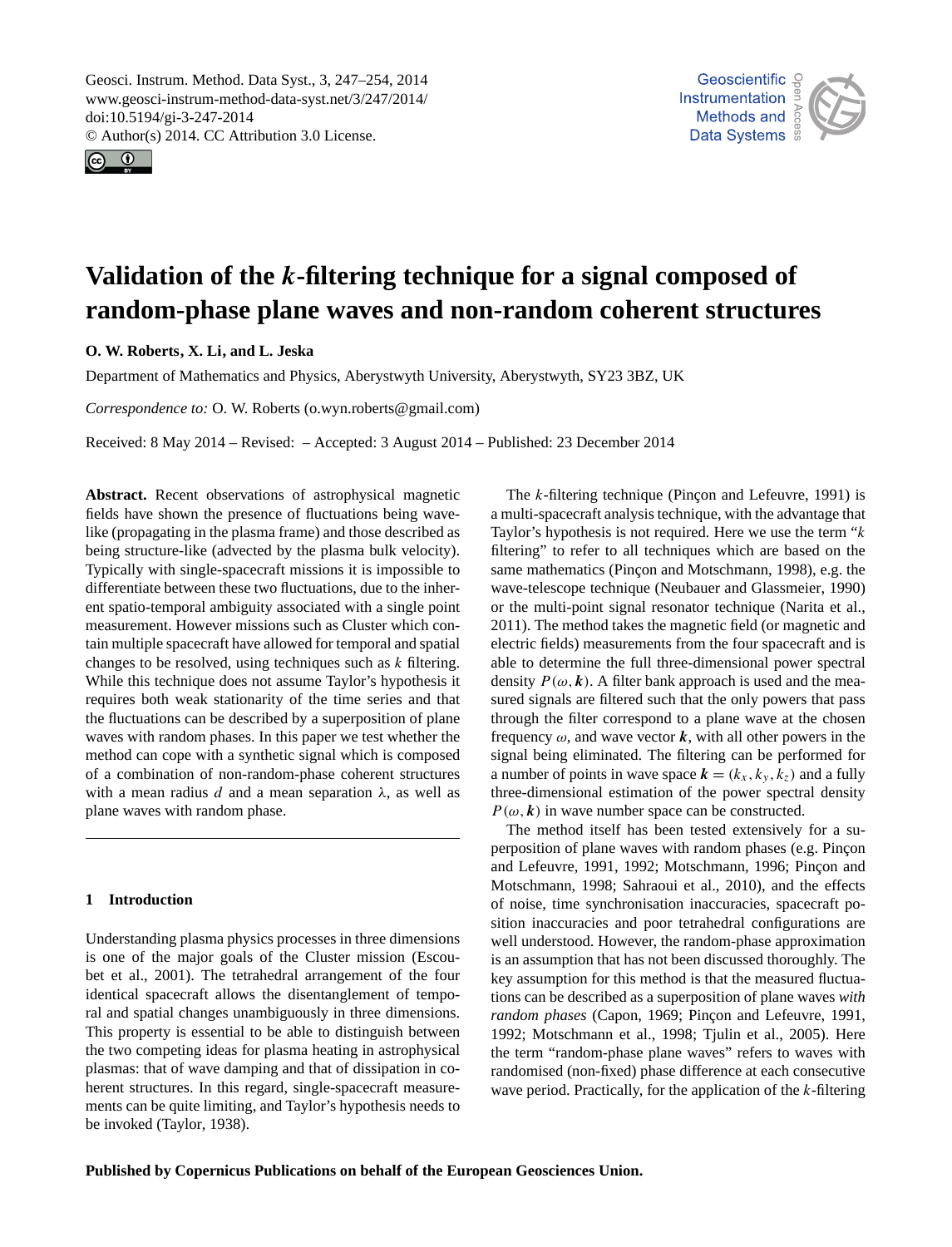#### **248 O. W. Roberts et al.: Validation of the** k**-filtering technique**

method, this requires that waves with different wave vectors be incoherent at each frequency.

The k-filtering method has been used in several near-Earth plasma environments with input coming exclusively from magnetic field measurements (e.g. the magnetosheath, the foreshock and the solar wind; [Glassmeier et al.,](#page-6-2) [2001;](#page-6-2) [East](#page-6-3)[wood et al.,](#page-6-3) [2003;](#page-6-3) [Sahraoui et al.,](#page-7-10) [2003,](#page-7-10) [2004;](#page-7-11) [Roberts et al.,](#page-7-12) [2013\)](#page-7-12), and has also been applied using a combination of both magnetic and electric field measurements [\(Tjulin et al.,](#page-7-9) [2005,](#page-7-9) [2008\)](#page-7-13).

A recent study which applied the  $k$ -filtering technique to the solar wind was performed by [Roberts et al.](#page-7-12) [\(2013\)](#page-7-12), in which it was concluded that the solar wind may be populated by linear kinetic Alfvén waves (KAWs), as well as coherent structures which are advected by the bulk velocity (e.g. monopolar Alfénic vortices [\(Alexandrova et al.,](#page-6-4) [2006;](#page-6-4) [Alexandrova,](#page-6-5) [2008\)](#page-6-5), pressure balanced structures [\(Burlaga](#page-6-6) [and Ogilvie,](#page-6-6) [1970\)](#page-6-6)) or those propagate with a small velocity  $v \ll V_{sw}$  in the plasma rest frame (e.g. dipolar Alfvén vortices; [Petviashvili and Pokhotelov,](#page-7-14) [1985,](#page-7-14) [1992\)](#page-7-15). In other plasma environments such as the magnetosphere, bulk velocity is typically smaller than the solar wind. In this case we may expect that fluctuations have a significant component of the velocity to be along the direction of the magnetic field along in addition to the typical velocity due to the advection. This study concluded that techniques such as  $k$  filtering may need to be further validated for analysis of a signal which is composed of a superposition of coherent structures and random-phase plane waves. In relation to the signal we use the term "coherent structure" to denote a coherent wave packet, i.e. a coherent signal windowed by an envelope of limited extension. Coherent structures are characterised by a radius and a mean spacing between them. It is important to note that, within the radius of a structure, the variation of the signal (magnetic field) is known and the phases are not random. This makes it similar to a coherent wave packet. However with respect to other structures they are likely to be incoherent, and a key goal of this work is to determine the effect of coherency on the determination of the power of waves or structures when the k-filtering technique is adopted.

Here we quote the comments of [Pinçon and Lefeuvre](#page-7-1) [\(1991\)](#page-7-1) when the k-filtering method was first designed: "Measurements of the electric and/or magnetic field in space plasmas commonly show fluctuations in time and/or space on all observed scales; such fluctuations are mostly random in appearance and therefore are considered as turbulent phenomena". While we would expect waves in a turbulent plasma to have random phases, it is unclear whether this is satisfied for a population of coherent structures being advected past the spacecraft or for a signal with a coexistence of randomphase plane waves and coherent structures (including shortlived coherent wave packets). The paper is also motivated by studies in which discrete waves were indeed observed in the solar wind [\(Jian et al.,](#page-6-7) [2009,](#page-6-7) [2010\)](#page-6-8) and in which discrete

waves were able to survive in a turbulent environment for a limited time, at least theoretically [\(Ghosh et al.,](#page-6-9) [2009\)](#page-6-9).

The goal of this work is to provide such a validation for the technique using synthetic magnetic field data. The k-filtering method will be presented in Sect. [2.](#page-1-0) Then we will present the various signals which we will input to the method, and how they were defined, in Sect. [3,](#page-2-0) followed by the results and conclusions.

#### <span id="page-1-0"></span>**2 The** k**-filtering method**

Here we will provide a brief introduction to  $k$  filtering, following the notation given in [Pinçon and Motschmann](#page-7-2) [\(1998\)](#page-7-2) and [Tjulin et al.](#page-7-9) [\(2005\)](#page-7-9). Regarding the array of detectors, in our case we have the Cluster spacecraft and the magnetometer measurements, which yield 12 time series (in our case four satellites yield three measurements each). We can represent our data as the following vector:

$$
\mathbf{A}(\mathbf{r}_{\alpha},t) = \begin{pmatrix} \mathbf{A}(\mathbf{r}_{1},t) \\ \vdots \\ \mathbf{A}(\mathbf{r}_{12},t) \end{pmatrix} .
$$
 (1)

These time series are then transformed into frequency space by using a windowed Fourier transform (Eq. [2\)](#page-1-1). The size of the window determines the frequency resolution. When we have a window of a single data point (window size is zero), no frequency information can be obtained. In the other extreme case where we only have one window for an interval, we are unable to resolve any temporal variations [\(Motschmann,](#page-7-6) [1996\)](#page-7-6). Typically windows of 1024 points (which corresponds to 45 s for nominal mode Cluster FGM data sampled at 22 Hz; [Balogh et al.,](#page-6-10) [2001\)](#page-6-10) are used [\(Sahraoui et al.,](#page-7-10) [2003,](#page-7-10) [2006\)](#page-7-16). This corresponds to a frequency resolution of  $\sim 0.024$  Hz [\(Sahraoui et al.,](#page-7-10) [2003\)](#page-7-10), suitable for studying inertial and dissipation scales in the solar wind. It should also be noted that a key limitation due to the use of a windowed Fourier transform is the requirement that the time series be at least weakly stationary so that the goal of achieving ensemble average, a key requirement of the kfiltering method, can be realised by using time averages. This is an important restriction when selecting intervals for analysis. Intervals are chosen such that the magnetic field time series are devoid of shocks, discontinuities or any trends so that the quality of the results are not impaired.

<span id="page-1-1"></span>
$$
\mathbf{A}(\mathbf{r}_{\alpha},\omega) = \begin{pmatrix} \mathbf{A}(\mathbf{r}_{1},\omega) \\ \vdots \\ \mathbf{A}(\mathbf{r}_{12},\omega) \end{pmatrix}
$$
(2)

This is a  $12 \times 1$  column vector containing three components of the Fourier-transformed magnetic field for four satellites.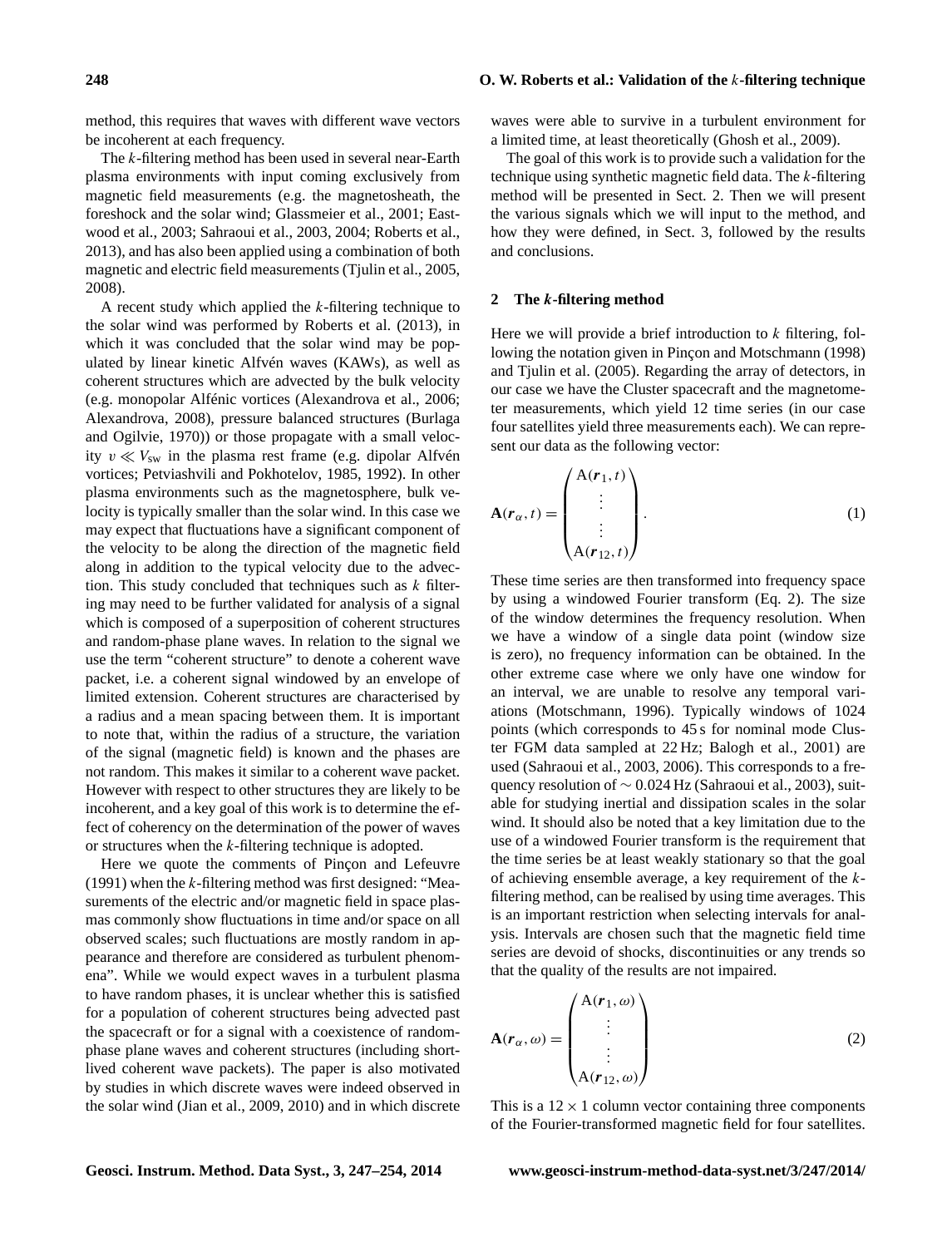<span id="page-2-3"></span>

**Figure 1.** Schematic of a number of structures with a mean separation  $\lambda$  and diameter d (or thickness) of the structures. These are being advected over the spacecraft with the solar wind bulk velocity.

From this the correlation matrix can be found, which is the ensemble average of the matrix product of the Fourier transformed time series, and its Hermitian adjoint (transposed and complex conjugated denoted by the superscript plus) can be written as

<span id="page-2-1"></span>
$$
\mathbf{M}(\omega) = \langle (\mathbf{A}(\omega)\mathbf{A}^+(\omega) \rangle. \tag{3}
$$

If a time series is weakly stationary and spatially homogeneous, then we can replace the ensemble average in Eq. [\(3\)](#page-2-1) with a time average. This is an important limitation of the method, as the time series is not stationary; for example, if there are trends in the data, then the ensemble average and the time average will not be the same, and we will not be able to use a time average.

We now need to constrain the data such that no unphysical results are obtained. This is done by ensuring that the distances between the spacecraft (and the associated phase difference) are accounted for in the estimation from  $k$  filtering. To account for the relative spacecraft positions and the differences in phase in relation to this, we define a matrix **H**,

$$
\mathbf{H}(k) = \begin{pmatrix} \mathbf{I}e^{ik_1r_1} \\ \vdots \\ \vdots \\ \mathbf{I}e^{ik_4r_4} \end{pmatrix},
$$
 (4)

where **I** is the identity matrix. When working solely with magnetic field data, a second condition is also used, where we enforce the solution to be divergence-free. When using both electric and magnetic fields Faraday's law can be used instead to constrain our solutions. We can ensure that the divergence-free condition is satisfied by the estimated solutions by making  $\mathbf{k} \cdot \delta \mathbf{B} = 0$ , and this is implemented by using the constraining matrix **C**, where the matrix is given by [\(Pinçon and Motschmann,](#page-7-2) [1998\)](#page-7-2)

$$
\mathbf{C}(\omega, k) = \mathbf{I} + \frac{k k^{+}}{|k|^{2}}.
$$
 (5)

<span id="page-2-4"></span>

**Figure 2. (a)** Typical time series made up of structures with a mean spacing  $\lambda = 1000$  time steps and  $d = 250$  time steps. **(b)** Time series of structures which have been modulated by a Gaussian envelope. **(c)** Time series with  $\lambda = 1000$ ,  $d = 2000$ . The values of  $\lambda$  and d vary with Poisson statistics, where the mean value is equal to the variance.

Time index

It follows that the full  $k$ -filtering equation is given by

$$
P(\omega, k) = Tr\left\{ \left[ \mathbf{C}^{+}(\omega, k) \mathbf{H}^{+}(k) \mathbf{M}^{-1}(\omega) \mathbf{H}(k) \mathbf{C}(\omega, k)) \right]^{-1} \right\}.
$$
 (6)

## <span id="page-2-0"></span>**3 Simulated magnetic field data**

<span id="page-2-2"></span>To simulate magnetic field data, we begin with a superposition of eight plane waves with equal power as described by

$$
\delta \mathbf{B} = \sum_{i=1}^{8} \left[ \frac{-k_{iy}}{k_i} \boldsymbol{e}_x + \frac{k_{ix}}{k_i} \boldsymbol{e}_y \right] [\sin(\boldsymbol{k}_i \cdot \boldsymbol{r} - \omega_i t - \phi_i) + N_i], \tag{7}
$$

where  $k_i = k_{ix} e_x + k_{iy} e_y$  is the wave vector of the *i*th wave,  $\omega$  is the angular frequency,  $k_i = \sqrt{k_{ix}^2 + k_{iy}^2}$  is the wave number defined, and  $e_x$  and  $e_y$  are two unit vectors along the  $x$  and  $y$  axis in a Cartesian coordinate system. A uniform background magnetic field can be in any direction.  $N_i$  is the

**www.geosci-instrum-method-data-syst.net/3/247/2014/ Geosci. Instrum. Method. Data Syst., 3, 247[–254,](#page-0-0) 2014**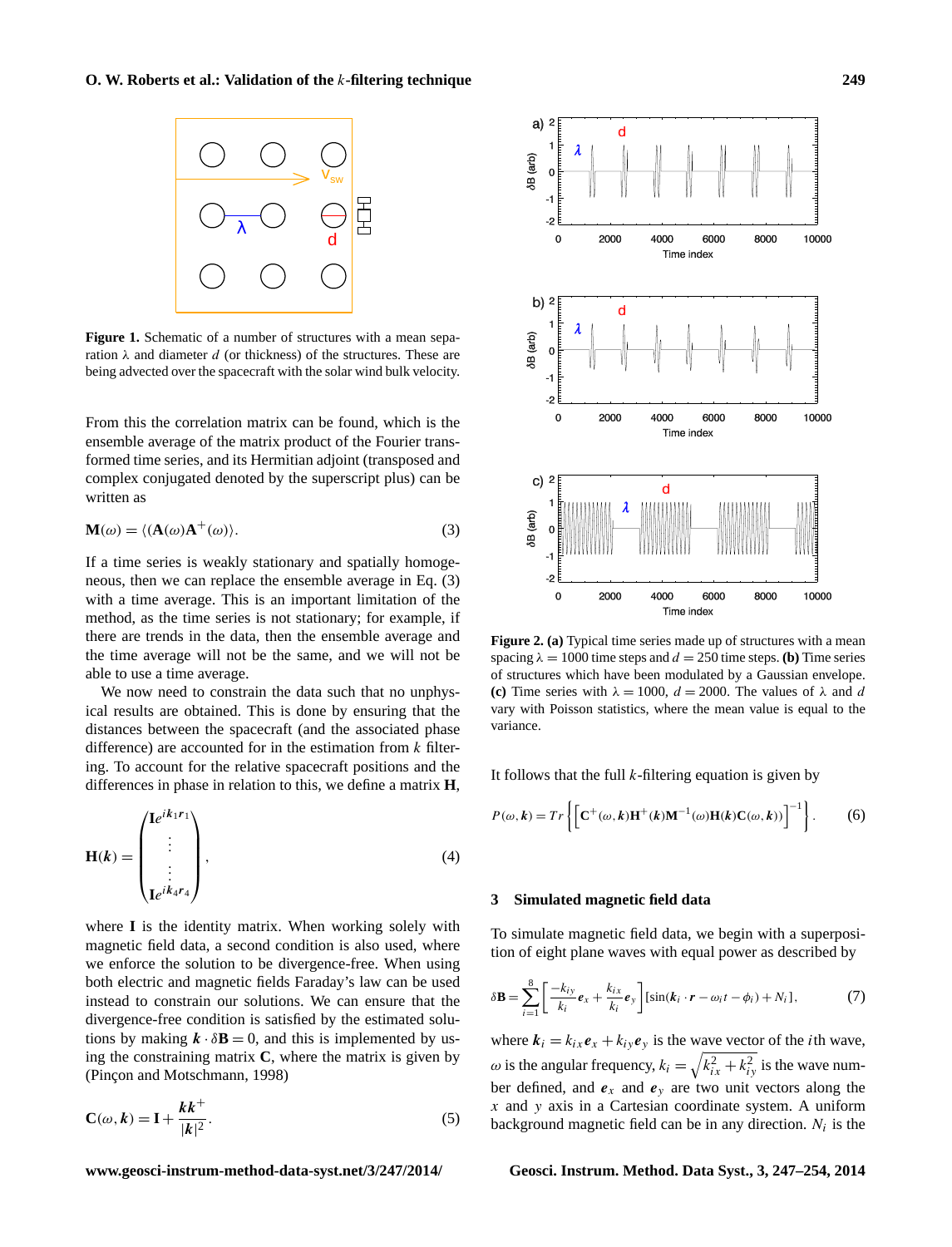<span id="page-3-0"></span>

**Figure 3.** Estimated  $P(\omega, k)$  for (a) eight random-phase plane waves, (b) seven random-phase plane waves and one fixed-phase plane wave (red cross), **(c)** six random-phase plane waves and two fixed-phase plane waves. The contours denote 0.1, 0.5, 1, 10, 25, 30, 50, 80 and 90 % of the maximum power, which cover the large range of powers estimated from the method well.

noise term, which is set at the 1 % level and is required to ensure that there is a solution to the  $k$ -filtering method [\(Pinçon](#page-7-1) [and Lefeuvre,](#page-7-1) [1991\)](#page-7-1). Here all waves are given a frequency of 0.2 Hz. The signal is divergence-free. Spacecraft are at distances  $\boldsymbol{r}$  in a perfect tetrahedral configuration such that the planarity and elongation (see [Robert et al.,](#page-7-17) [1998,](#page-7-17) for details of the Cluster tetrahedral configuration) are  $P \sim E \sim 0$ . The phase term  $\phi$  is randomised between  $\pm 2\pi$  in each wave period in the case of a random-phase plane wave. The randomisation process is a "jump" in the phase and not a continuous variation as a function of time  $\phi(t)$ . A continuous variation in the phase is not expected over short timescales. For a series of unrelated wave trains made up of wave packets (or a number of coherent structures) we would expect the phase to jump with each new wave packet in the train. We do not investigate changes in phase in the spatial domain, since these are assumed to be small on the scales of spacecraft separation.

This gives perhaps the simplest case we can investigate of a superposition of random-phase plane waves.

We use a superposition of eight plane waves at a single frequency, since we are theoretically limited to recover NL− 1, waves where  $N$  is the number of spacecraft and  $L$  is the number of components we can resolve (Tiulin et al., [2005\)](#page-7-9). Therefore, we are theoretically limited to 11 waves; however the resolution is too low to uniquely be able to identify more than eight waves.

To test the method we will define three different signals, and investigate the properties of the estimated power spectral density for each of the input signal. The first case we will test consists of a pure superposition of random-phase plane waves. This case has been extensively tested previously, with both electric and magnetic field measurements [\(Pinçon and](#page-7-2) [Motschmann,](#page-7-2) [1998\)](#page-7-2), as well as only magnetic field measurements [\(Motschmann,](#page-7-6) [1996\)](#page-7-6).

The next case we will test is that of a signal composed of both random-phase plane waves and non-random-phase plane waves. This is implemented as a result of some of the waves in Eq. [\(7\)](#page-2-2) having a constant phase, so they are not randomised in each wave period.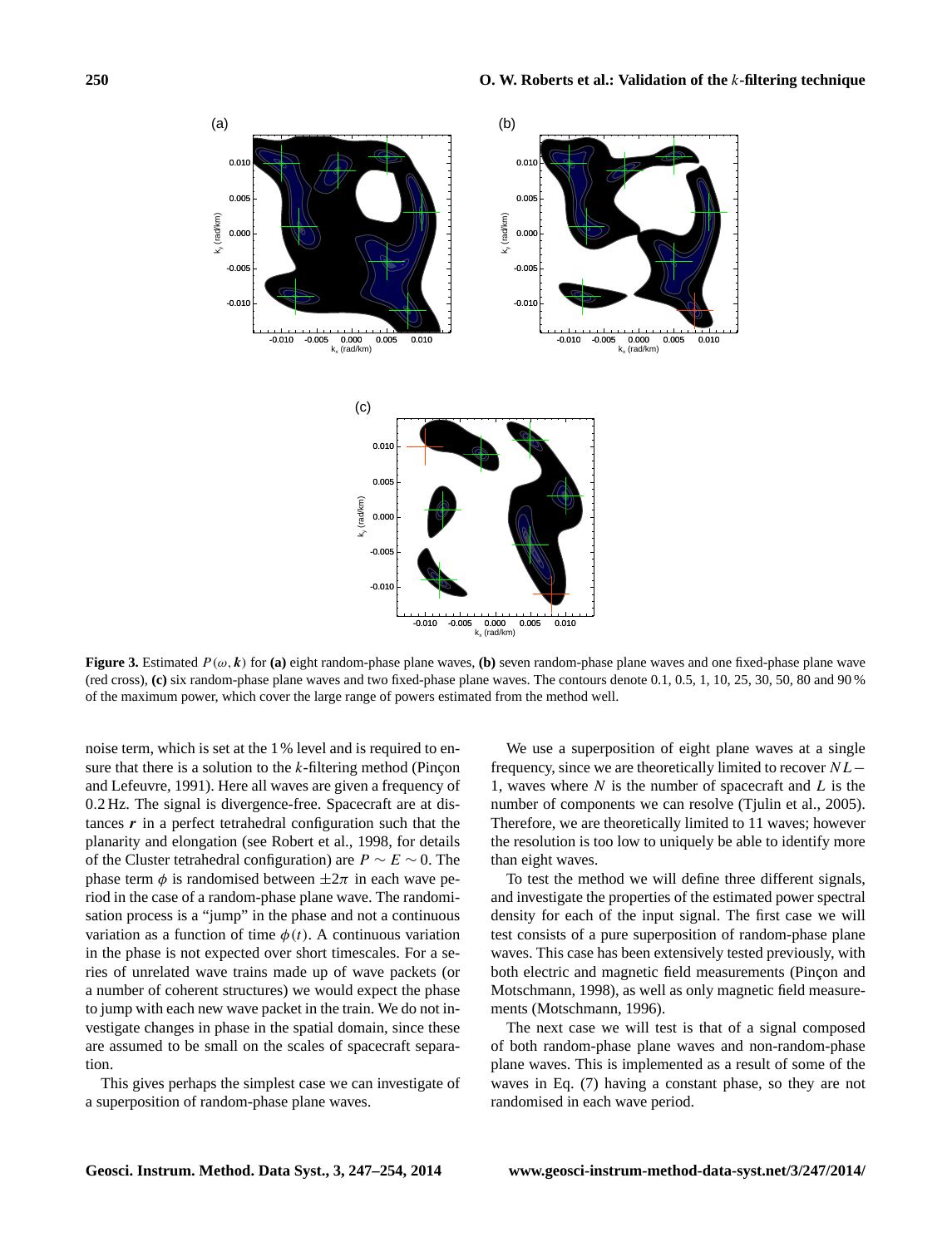<span id="page-4-0"></span>

**Figure 4.** Estimated  $P(\omega, k)$  for (a) six random-phase plane waves (green crosses) and two coherent structures (red crosses), (b) eight coherent structures ( $\lambda = 1000$ ,  $d = 250$  in both cases) and (c) eight coherent structures (Gaussian modulated wave packets). The contours denote the same relative powers as in Fig. [3.](#page-3-0)

The final cases to be tested will consist of various combinations of structure-like signals and random-phase plane waves.

To model the advection of coherent structures past the spacecraft, we define them as having a characteristic mean radius d and a mean spacing between them  $\lambda$  as shown in Fig. [1.](#page-2-3) Both of these parameters vary with Poisson statistics about a mean for each structure advected over the spacecraft. It is important to note for Poisson statistics that the mean and the variance are equal. The fluctuations due to the structure can be thought of as a "wave packet"; these fluctuations have a mean distance and separation, d and  $\lambda$ . The fluctuations themselves are defined as plane waves (Eq. [7\)](#page-2-2), each wave packet always begins at the same phase, and only the specific d and  $\lambda$  are random. One typical time series for a series of structures being convected across the spacecraft is shown in Fig. [2a](#page-2-4). We can also investigate the case for when the fluctuations are modulated by a Gaussian envelope, which would make the fluctuations stronger closer to the centre, which is the case with coherent structures such as the MHD Alfvén vortex [\(Petviashvili and Pokhotelov,](#page-7-15) [1992;](#page-7-15)

[Alexandrova et al.,](#page-6-4) [2006;](#page-6-4) [Alexandrova,](#page-6-5) [2008\)](#page-6-5). This scenario is shown in Fig. [2b](#page-2-4).

The total signal is given by the summation of the  $i$  individual components, where the summation can contain components that are random (or non-random) phase plane waves or coherent structures.

The requirement of the k-filtering technique that waves have random phases is illustrated here. For instance, two waves similar to those in Eq. (7) are given by  $sin(k_1 \cdot r \omega_1 t - \phi_1$ ) and sin( $k_2 \cdot r - \omega_1 t - \phi_2$ ); the combined wave field will be

$$
2\sin\left[\frac{(k_1+k_2)\cdot r - 2\omega_1 t - (\phi_1 + \phi_2)}{2}\right] \times \cos\left[\frac{(k_1-k_2) - (\phi_1 - \phi_2)}{2}\right].
$$
\n(8)

If  $\phi_1 - \phi_2$  is fixed (the two waves are coherent), then the above equation basically produces a new wave field with a wave vector at  $(k_1 + k_2)/2$  at the same frequency  $\omega_1$ , very different from the original two waves. However, if  $\phi_1 - \phi_2$ 

**www.geosci-instrum-method-data-syst.net/3/247/2014/ Geosci. Instrum. Method. Data Syst., 3, 247[–254,](#page-0-0) 2014**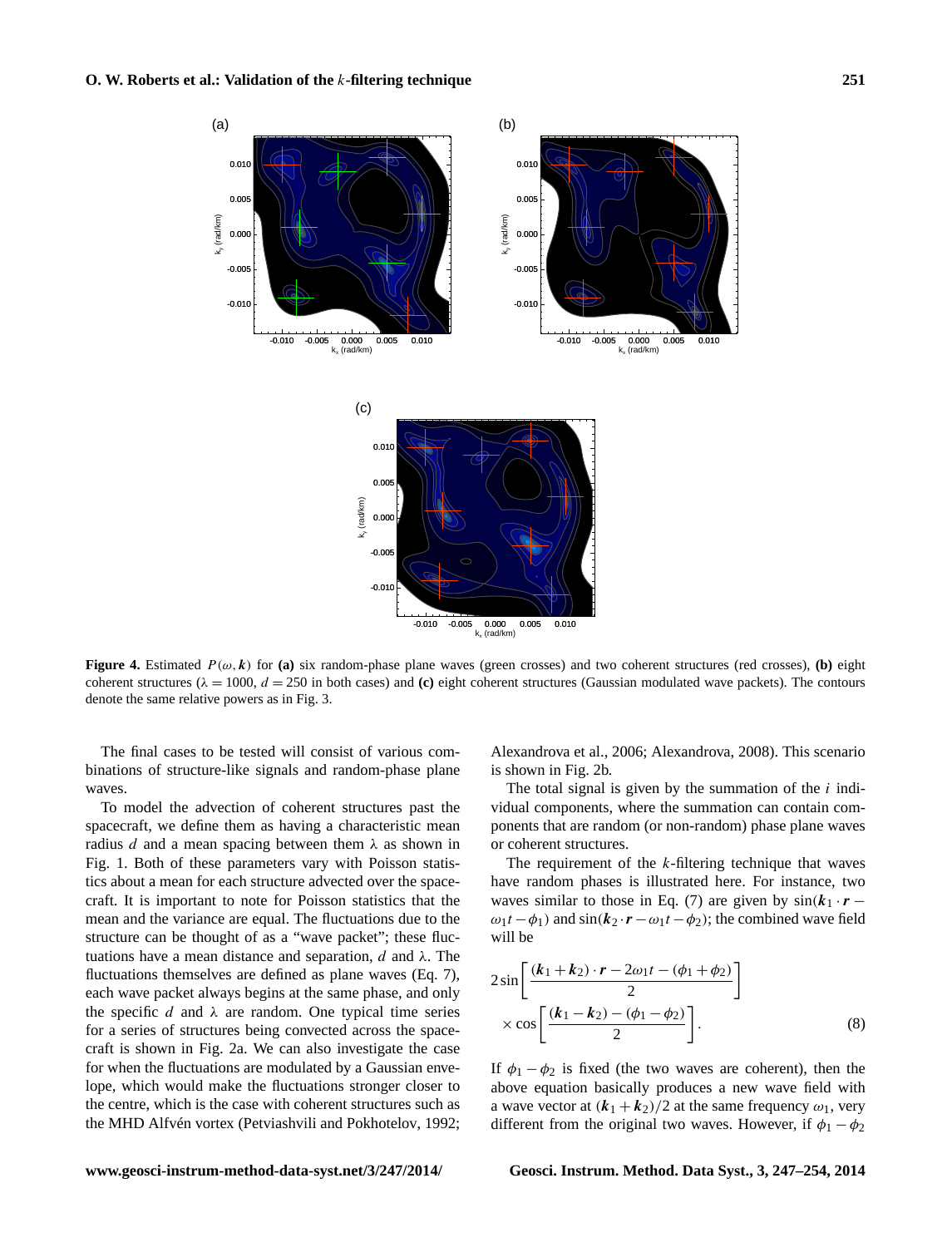<span id="page-5-0"></span>

**Figure 5.** Estimated  $P(\omega, k)$  for eight coherent structures for a variety of ratios of  $d/\lambda$ . Note that the estimation is broadened as the d becomes very small relative to  $\lambda$ . The contours denote the same as in Fig. [3.](#page-3-0)

is randomised (at each wave period), the ensemble average of the k-filtering technique will recover the two original random-phase waves.

# **4 Results**

The results for the case of random and non-random plane waves are shown in Fig. [3,](#page-3-0) where the green crosses denote the random-phase plane waves and the red the non-random components; the contours denote the estimation  $P(\omega, k)$  from  $k$  filtering. Note that, mathematically, the power of an individual wave is a singular point located at the crosses. As can be seen, the method can easily recover eight random plane waves, and when we introduce one non-random wave the method can recover both random and non-random components. However, when more than one component in the time series is non-random,  $k$  filtering has difficulty resolving the non-random fluctuations. This is due to the requirement of random phases, since two or more waves (of the same frequency) with fixed-phase differences will superpose, which will result in a periodic resultant amplitude. In pre-

vious tests of the method, the need for incoherent signals was recognised [\(Capon,](#page-6-1) [1969;](#page-6-1) [Pinçon and Lefeuvre,](#page-7-1) [1991;](#page-7-1) [Motschmann et al.,](#page-7-8) [1998\)](#page-7-8). A key point is that recovery of random-phase components is *unaffected* by the presence of non-random components in the time series. This result gives confidence that, provided that the phases of some waves are random, the method can recover the random component.

Following this test we now seek to understand the effects that intermittent coherent structures have on the estimation of  $P(\omega, k)$ . We introduce some structure elements into the signal as shown in Fig. [2.](#page-2-4) Figure [4a](#page-4-0) shows the cases where we have a combination of random-phase plane waves (green) and coherent structures (red). The method succeeds in identifying all components of the defined signal, alleviating the issues which were pointed out by [Roberts et al.](#page-7-12) [\(2013\)](#page-7-12). Figure [4b](#page-4-0) shows a case where the signal contains only coherent structures, while Fig. [4c](#page-4-0) shows the case where the structures are modulated with a Gaussian. We note that while the technique can identify all of the structures present, the estimation  $P(\omega, k)$  is broadened in wave space. This implies that the errors associated with a signal consisting mainly of coherent structures are larger than when the signal only consists of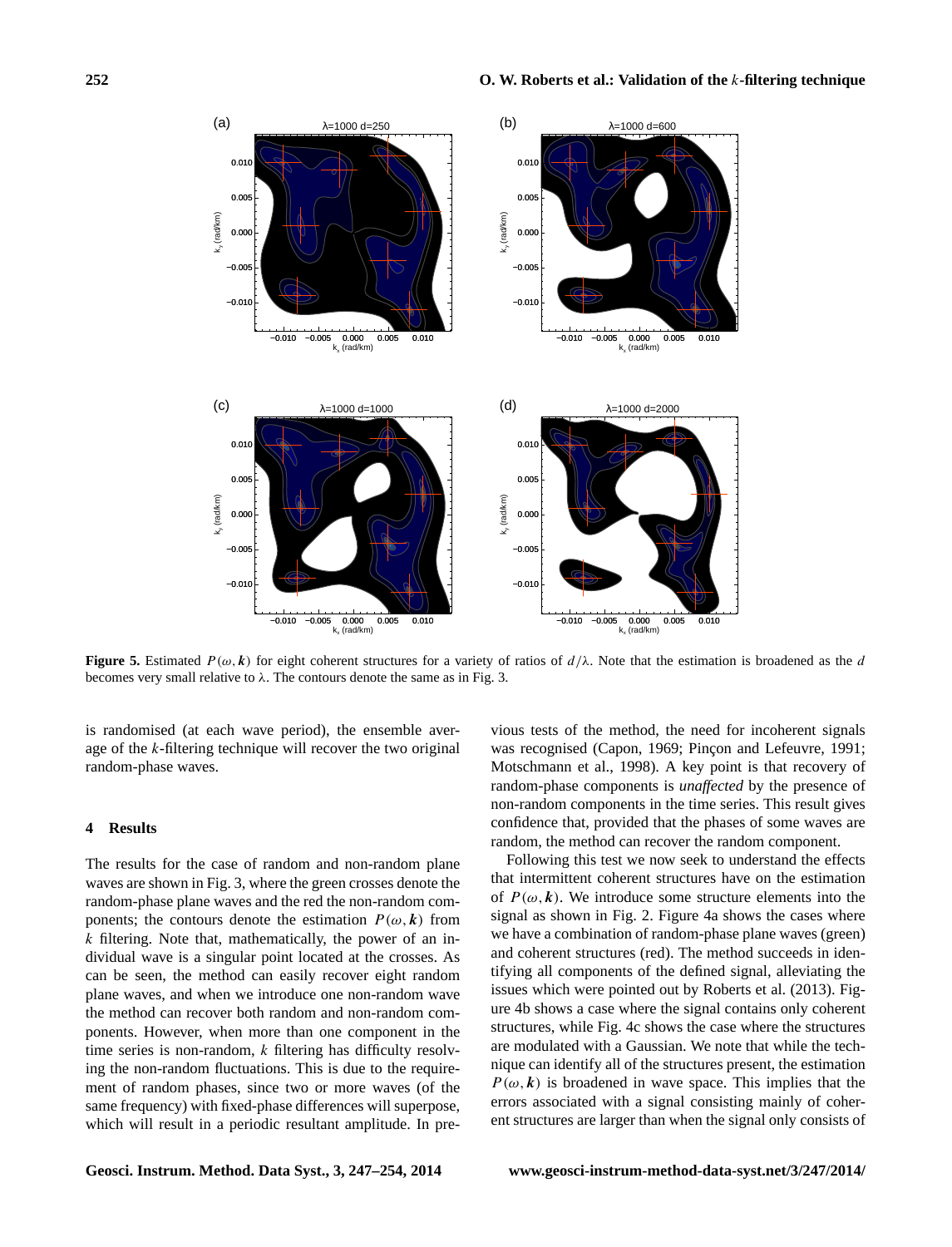#### **O. W. Roberts et al.: Validation of the** k**-filtering technique 253**

random-phase plane waves. We also note that there is very little difference in the estimation of  $P(\omega, k)$  when we modulate the structures using a Gaussian function, as was demonstrated in Fig. [2b](#page-2-4).

To explore the issue of broadening associated with a signal composed of structures, we investigate the choice of the structure parameters  $\lambda$  and d, and what effects these have on the estimation from k filtering. If  $d \gg \lambda$ , a structure and a random-phase plane wave will produce very similar fluctuations as seen by the satellite. Figure [5](#page-5-0) shows the power spectral density  $P(\omega, k)$  for various values of  $\lambda$  and d. A salient feature of these plots is that the estimation improves (contours are closer together) when  $d \ll \lambda$ , and declines as  $\lambda \gg d$ , but the peaks in all cases correspond well to where the structures are launched in  $k$  space. We suggest that a reasonable limit for  $k$  filtering to be able to resolve these structures is that  $d/\lambda \ge 0.1$ . When  $\lambda$  becomes very large there will be fewer structures present in a given interval. The necessary statistics required for the ensemble average of the kfiltering technique will not be met for such a interval. On the other hand, as  $d$  increases the structures will be similar to non-random-phase waves, and cannot be identified as we have discussed at the end of Sect. 3. These criteria are often met in space plasmas, for example, in the Earth's magnetosheath [\(Alexandrova et al.,](#page-6-4) [2006;](#page-6-4) [Alexandrova,](#page-6-5) [2008\)](#page-6-5), where Alfvénic vortices were identified and the parameters d and  $\lambda$  were derived from their spectral shapes, and were shown to be approximately  $d = 600$  km and  $\lambda = 1000$  km respectively.

## **5 Conclusions**

By investigating synthetic magnetic field data we have demonstrated that the k-filtering technique can be used to analyse a signal which consists of random-phase plane waves and coherent structures. The presence of any nonrandom plane wave *does not* affect the ability to resolve random-phase components, and can even resolve a random component when it is a minority. In the limit  $d \gg \lambda$ , there is very little difference between the wave and the structure paradigm and  $k$  filtering has no difficulty in resolving structures in this limit. As  $\lambda \gg d$ , the estimation of  $P(\omega, k)$ is broadened, making errors in estimating  $k$  larger. We have also tested for a signal where the parameters are similar to those observed in the Earth's magnetosheath, and the method resolves the structures with comparable accuracy to the random-phase plane wave case. We have demonstrated that waves at any frequency are required to be incoherent, since the  $k$ -filtering technique is unable to resolve two waves with a fixed-phase difference. Nevertheless a series of randomly located coherent structures arranged with characteristic mean radius and spacing can be assumed to be incoherent and can be resolved by means of the  $k$ -filtering technique. While they are "coherent" within their radius, they are incoherent with respect to each other due to their random locations. For turbulent environments such as the solar wind, where waves and structures are both present, the incoherency of the signal is likely to be satisfied, and the application of the technique justified. We conclude that there should be no issues in using this technique on a signal which contains both random phases and non-random phases.

Edited by: L. Vazquez

## **References**

- <span id="page-6-5"></span>Alexandrova, O.: Solar wind vs magnetosheath turbulence and Alfvén vortices, Nonlin. Processes Geophys., 15, 95–108, doi[:10.5194/npg-15-95-2008,](http://dx.doi.org/10.5194/npg-15-95-2008) 2008.
- <span id="page-6-4"></span>Alexandrova, O., Mangeney, A., Maksimovic, M., Cornilleau-Wehrlin, N., Bosqued, J.-M., and André, M.: Alfvén vortex filaments observed in magnetosheath downstream of a quasiperpendicular bow shock, J. Geophys. Res., 111, A12208, doi[:10.1029/2006JA011934,](http://dx.doi.org/10.1029/2006JA011934) 2006.
- <span id="page-6-10"></span>Balogh, A., Carr, C. M., Acuña, M. H., Dunlop, M. W., Beek, T. J., Brown, P., Fornacon, K.-H., Georgescu, E., Glassmeier, K.-H., Harris, J., Musmann, G., Oddy, T., and Schwingenschuh, K.: The Cluster Magnetic Field Investigation: overview of in-flight performance and initial results, Ann. Geophys., 19, 1207–1217, doi[:10.5194/angeo-19-1207-2001,](http://dx.doi.org/10.5194/angeo-19-1207-2001) 2001.
- <span id="page-6-6"></span>Burlaga, L. F. and Ogilvie, K. W.: Magnetic and thermal pressure in the solar wind, Sol. Phys., 15, 61–71, 1970.
- <span id="page-6-1"></span>Capon, J.: High-resolution frequency-wavenumber spectrum analysis, Proc. IEEE, 57, 1408–1418, doi[:10.1109/PROC.1969.7278,](http://dx.doi.org/10.1109/PROC.1969.7278) 1969.
- <span id="page-6-3"></span>Eastwood, J. P., Balogh, A., Lucek, E. A., Mazelle, C., and Dandouras, I.: On the existence of Alfvén waves in the terrestrial foreshock, Ann. Geophys., 21, 1457–1465, doi[:10.5194/angeo-](http://dx.doi.org/10.5194/angeo-21-1457-2003)[21-1457-2003,](http://dx.doi.org/10.5194/angeo-21-1457-2003) 2003.
- <span id="page-6-0"></span>Escoubet, C. P., Fehringer, M., and Goldstein, M.: *Introduction* The Cluster mission, Ann. Geophys., 19, 1197–1200, doi[:10.5194/angeo-19-1197-2001,](http://dx.doi.org/10.5194/angeo-19-1197-2001) 2001.
- <span id="page-6-9"></span>Ghosh, S., Thomson, D. J., Matthaeus, W. H., and Lanzerotti, L. J.: Coexistence of turbulence and discrete modes in the solar wind, J. Geophys. Res., 114, A08106, doi[:10.1029/2009JA014092,](http://dx.doi.org/10.1029/2009JA014092) 2009.
- <span id="page-6-2"></span>Glassmeier, K.-H., Motschmann, U., Dunlop, M., Balogh, A., Acuña, M. H., Carr, C., Musmann, G., Fornaçon, K.-H., Schweda, K., Vogt, J., Georgescu, E., and Buchert, S.: Cluster as a wave telescope – first results from the fluxgate magnetometer, Ann. Geophys., 19, 1439–1447, doi[:10.5194/angeo-19-1439-](http://dx.doi.org/10.5194/angeo-19-1439-2001) [2001,](http://dx.doi.org/10.5194/angeo-19-1439-2001) 2001.
- <span id="page-6-7"></span>Jian, L. K., Russell, C. T., Luhmann, J. G., Strangeway, R. J., Leisner, J. S., and Galvin, A. B.: Cyclotron Waves in the Solar Wind Observed By Stereo Near 1 Au, Astrophys. J., 701, L105–L109, 2009.
- <span id="page-6-8"></span>Jian, L. K., Russell, C. T., Luhmann, J. G., Anderson, B. J., Boardsen, S. A., Strangeway, R. J., Cowee, M. M., and Wennmacher, A.: Observations of ion cyclotron waves in the solar wind near 0.3 AU, J. Geophys. Res., 115, A12115, doi[:10.1029/2010JA015737,](http://dx.doi.org/10.1029/2010JA015737) 2010.

**www.geosci-instrum-method-data-syst.net/3/247/2014/ Geosci. Instrum. Method. Data Syst., 3, 247[–254,](#page-0-0) 2014**